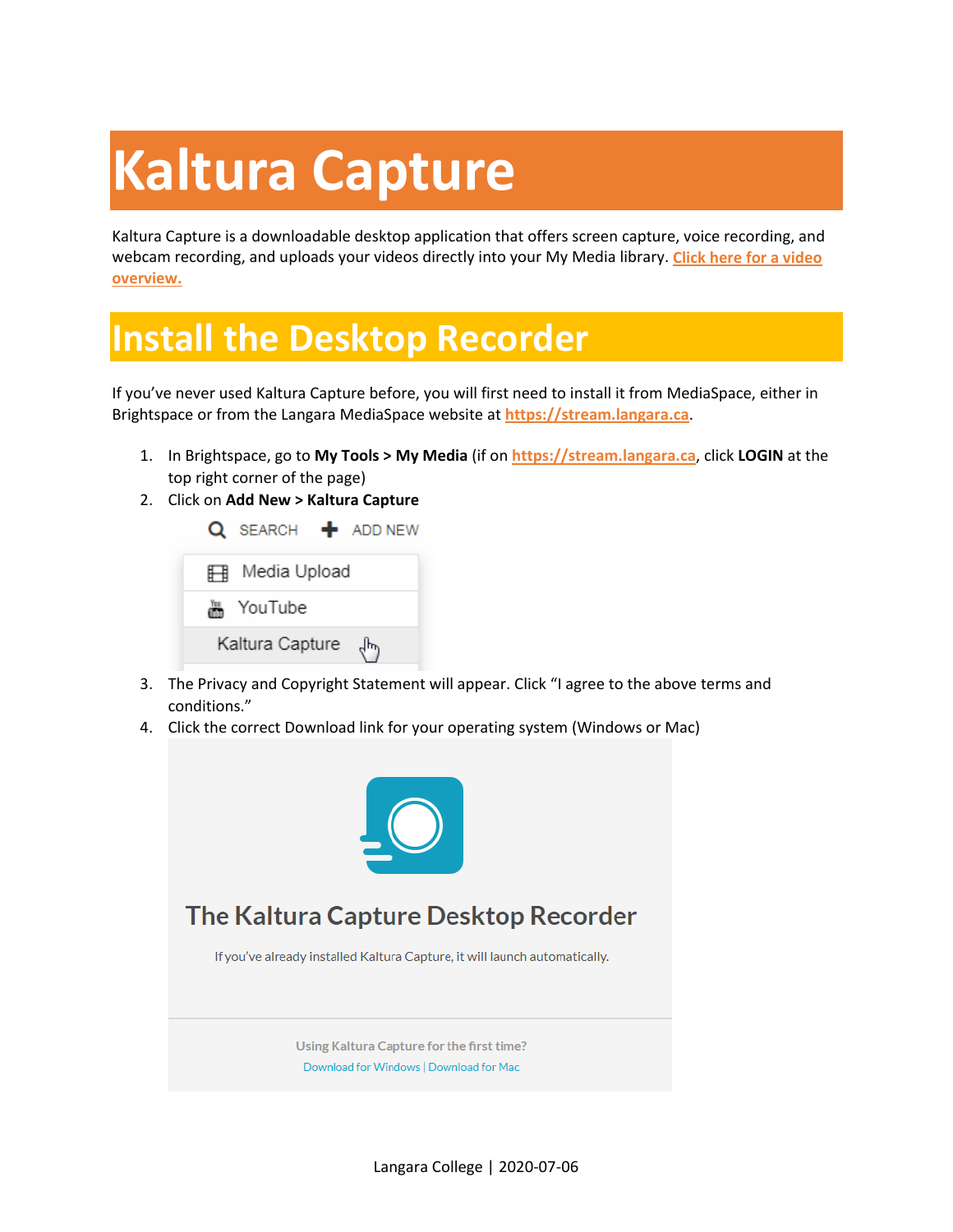5. A dialog box will appear; click "Open (etc.)" to download the file

| Open URL:kaltura-Ic Protocol?                        |                              |            |  |
|------------------------------------------------------|------------------------------|------------|--|
| Remember my choice for URL:kaltura-Ic Protocol links |                              |            |  |
|                                                      | Open URL:kaltura-Ic Protocol | Don't open |  |

6. Open the downloaded file to install Kaltura Capture

If installing on a Mac, please see the following link for permissions setting that may need to be changed before using Kaltura Capture on your computer: **[https://stream.langara.ca/media/t/0\\_optrj3sx](https://stream.langara.ca/media/t/0_optrj3sx)**.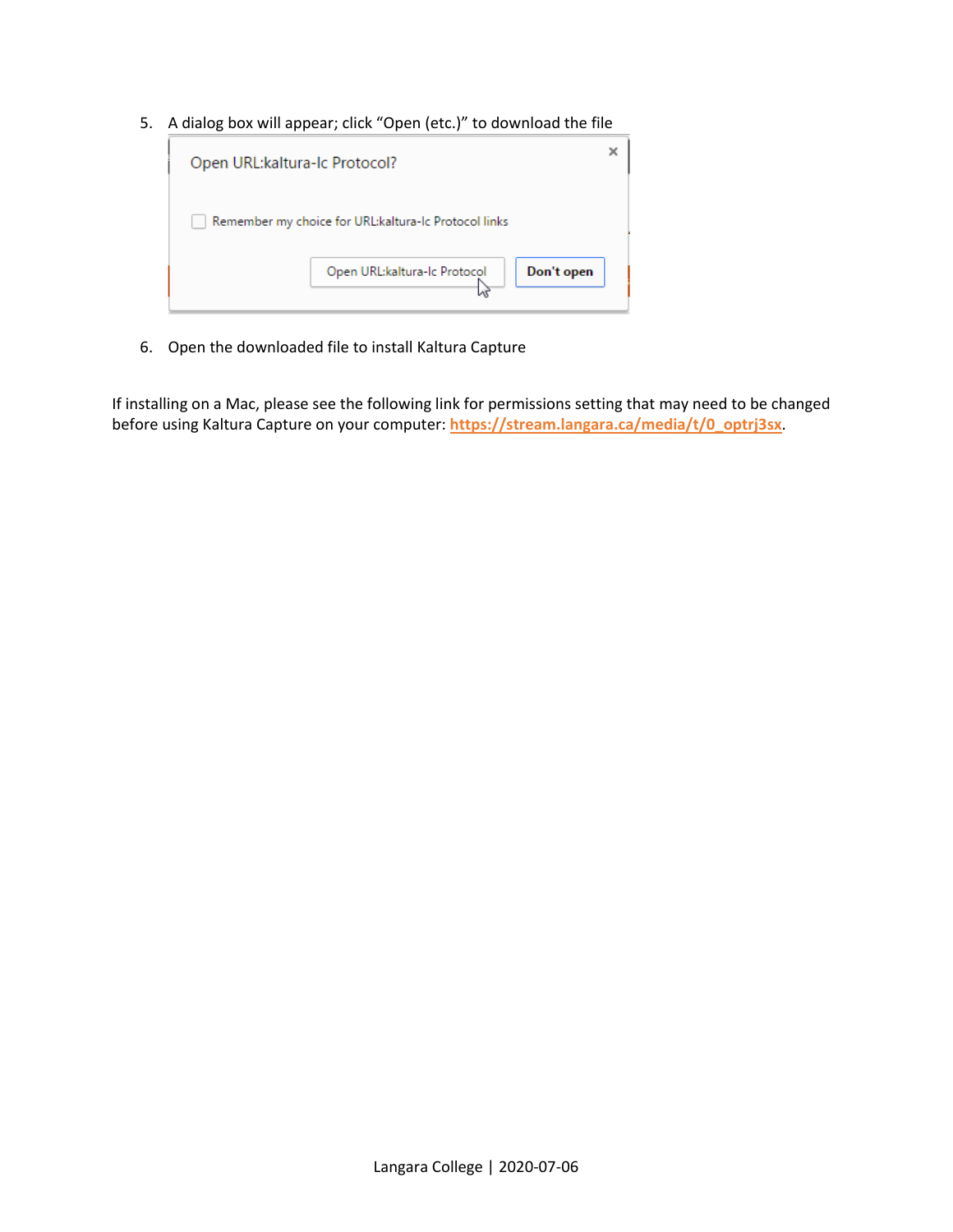### **Launch the Desktop Recorder**

- 1. In Brightspace, go to **My Tools > My Media** (if on **[https://stream.langara.ca](https://stream.langara.ca/)**, click **LOGIN** at the top right corner of the page)
- 2. Click on **Add New > Kaltura Capture**

| Q SEARCH + ADD NEW |
|--------------------|
| 用 Media Upload     |
| 湍 YouTube          |
| Kaltura Capture (Ի |

3. Click "Open" to launch the Kaltura CaptureSpace Desktop Recorder

| Open URL:kaltura-Ic Protocol?                        |  |  |  |
|------------------------------------------------------|--|--|--|
| Remember my choice for URL:kaltura-Ic Protocol links |  |  |  |
| Don't open<br>Open URL:kaltura-Ic Protocol           |  |  |  |